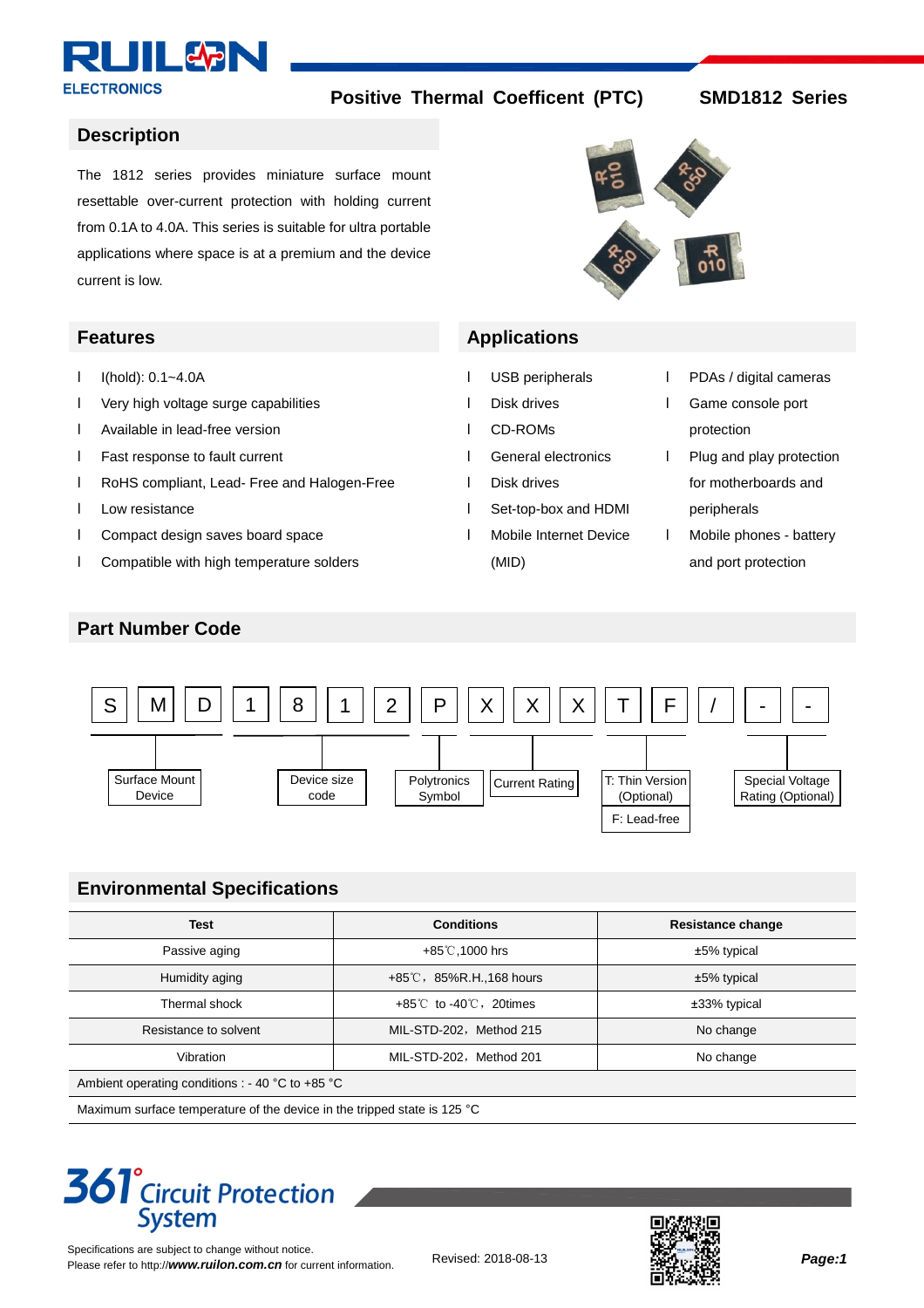

### **Performance Specification**

|                    | I <sub>hold</sub> | $I_{\text{trip}}$ | $V_{\text{max}}$ |                     | Max.<br><b>Time to Trip</b> | $I_{\text{max}}$ | $P_{d \, typ}$ | $Ri_{min}$ | $R1_{max}$ |         |
|--------------------|-------------------|-------------------|------------------|---------------------|-----------------------------|------------------|----------------|------------|------------|---------|
| <b>Type Number</b> | A                 | A                 | $V_{DC}$         | <b>Current</b><br>A | $T_{\text{max}}$<br>S       | A                | W              | Ω          | Ω          | Package |
| SMD1812P010TF      | 0.1               | 0.3               | 30               | 0.5                 | 1.5                         | 30               | 0.8            | 0.75       | 15         | 1812    |
| SMD1812P010TF/60   | 0.1               | 0.3               | 60               | 0.5                 | 1.5                         | 30               | 0.8            | 0.75       | 15         | 1812    |
| SMD1812P014TF      | 0.14              | 0.34              | 60               | 1.5                 | 0.15                        | 30               | 0.8            | 0.65       | 6          | 1812    |
| SMD1812P020TF      | 0.2               | 0.4               | 30               | 8                   | 0.02                        | 30               | 0.8            | 0.35       | 5          | 1812    |
| SMD1812P020TF/60   | 0.2               | 0.4               | 60               | 8                   | 0.02                        | 30               | 0.8            | 0.35       | 5          | 1812    |
| SMD1812P030TF      | 0.3               | 0.6               | 30               | 8                   | 0.1                         | 30               | 0.8            | 0.25       | 3          | 1812    |
| SMD1812P030TF/60   | 0.3               | 0.6               | 60               | 8                   | 0.1                         | 30               | 0.8            | 0.25       | 3          | 1812    |
| SMD1812P050TF      | 0.5               | 1.0               | 15               | 8                   | 0.15                        | 30               | 0.8            | 0.15       | 1.0        | 1812    |
| SMD1812P050TF/30   | 0.5               | 1.0               | 30               | 8                   | 0.15                        | 30               | 0.8            | 0.15       | 1.0        | 1812    |
| SMD1812P050TF/60   | 0.5               | 1.0               | 60               | 8                   | 0.15                        | 30               | 0.8            | 0.15       | 1.4        | 1812    |
| SMD1812P075TF      | 0.75              | 1.5               | 13.2             | 8                   | 0.2                         | 30               | 0.8            | 0.09       | 0.45       | 1812    |
| SMD1812P075TF/16   | 0.75              | 1.5               | 16               | 8                   | 0.2                         | 30               | 0.8            | 0.09       | 0.45       | 1812    |
| SMD1812P075TF/24   | 0.75              | 1.5               | 24               | 8                   | 0.2                         | 30               | 0.8            | 0.09       | 0.45       | 1812    |
| SMD1812P075TF/33   | 0.75              | 1.5               | 33               | 8                   | 0.2                         | 30               | 0.8            | 0.09       | 0.45       | 1812    |
| SMD1812P110TF      | 1.1               | 2.2               | 8                | 8                   | 0.3                         | 35               | 0.8            | 0.045      | 0.25       | 1812    |
| SMD1812P110TF/16   | 1.1               | 2.2               | 16               | 8                   | 0.3                         | 35               | 0.8            | 0.05       | 0.25       | 1812    |
| SMD1812P110TF/24   | 1.1               | 2.2               | 24               | 8                   | 0.3                         | 35               | 0.8            | 0.05       | 0.25       | 1812    |
| SMD1812P110TF/33   | 1.1               | 2.2               | 33               | 8                   | 0.3                         | 35               | 0.8            | 0.05       | 0.25       | 1812    |
| SMD1812P125TF      | 1.25              | 2.5               | 16               | 8                   | 0.4                         | 35               | 0.8            | 0.05       | 0.14       | 1812    |
| SMD1812P150TF      | 1.5               | 3                 | 8                | 8                   | 0.5                         | 35               | 0.8            | 0.04       | 0.16       | 1812    |
| SMD1812P150TF/16   | 1.5               | 3                 | 16               | 8                   | 0.5                         | 35               | 0.8            | 0.04       | 0.16       | 1812    |
| SMD1812P150TF/24   | 1.5               | 3                 | 24               | 8                   | 0.5                         | 35               | 0.8            | 0.04       | 0.16       | 1812    |
| SMD1812P150TF/33   | 1.5               | 3                 | 33               | 8                   | 0.5                         | 35               | 0.8            | 0.04       | 0.16       | 1812    |
| SMD1812P160TF      | 1.6               | 2.8               | 8                | 8                   | $\mathbf{1}$                | 35               | 0.8            | 0.03       | 0.13       | 1812    |
| SMD1812P200TF      | 2                 | 4                 | 8                | 8                   | 2                           | 35               | 0.8            | 0.02       | 0.1        | 1812    |
| SMD1812P200TF/16   | $\overline{2}$    | 4                 | 16               | 8                   | 2                           | 35               | 0.8            | 0.02       | 0.1        | 1812    |
| SMD1812P200TF/24   | 2                 | 4                 | 24               | 8                   | 2                           | 35               | 0.8            | 0.02       | 0.1        | 1812    |
| SMD1812P260TF      | 2.6               | 5                 | 8                | 8                   | 2.5                         | 35               | 0.8            | 0.01       | 0.05       | 1812    |
| SMD1812P260TF/16   | 2.6               | 5                 | 16               | 8                   | 2.5                         | 35               | 0.8            | 0.01       | 0.05       | 1812    |
| SMD1812P260TF/24   | 2.6               | 5                 | 24               | 8                   | 2.5                         | 35               | 0.8            | 0.01       | 0.05       | 1812    |
| SMD1812P300TF      | 3                 | 5                 | 8                | 8                   | $\overline{4}$              | 35               | 0.8            | 0.01       | 0.04       | 1812    |
| SMD1812P300TF/16   | 3                 | 5                 | 16               | 8                   | 4                           | 35               | 0.8            | 0.01       | 0.04       | 1812    |
| SMD1812P350TF      | 3.5               | 6                 | 6                | 10                  | $\overline{4}$              | 35               | $\overline{2}$ | 0.008      | 0.03       | 1812    |
| SMD1812P350TF/16   | 3.5               | 6                 | 16               | 10                  | 4                           | 35               | $\overline{2}$ | 0.008      | 0.03       | 1812    |
| SMD1812P400TF      | $\overline{4}$    | $\overline{7}$    | 6                | 10                  | $\overline{4}$              | 35               | $\overline{2}$ | 0.005      | 0.025      | 1812    |

 $V_{\text{max}}$  = Maximum operating voltage device can withstand without damage at rated current ( $I_{\text{max}}$ ).

 $I_{\text{max}}$  = Maximum fault current device can withstand without damage at rated voltage (V<sub>max</sub>).

 $I_{\text{hold}} =$  Hold Current. Maximum current device will not trip in 25°C still air.

 $I_{\text{trip}}$  = Trip Current. Minimum current at which the device will always trip in 25°C still air.

 $P_d =$  Power dissipation when device is in the tripped state in 25°C still air environment at rated voltage.

Ri  $_{\text{min/max}}$  = Minimum/Maximum device resistance prior to tripping at 25 $^{\circ}$ C.

 $R1_{\text{max}}$  = Maximum device resistance is measured one hour post reflow.

# **361**<sup>°</sup> Circuit Protection **System**

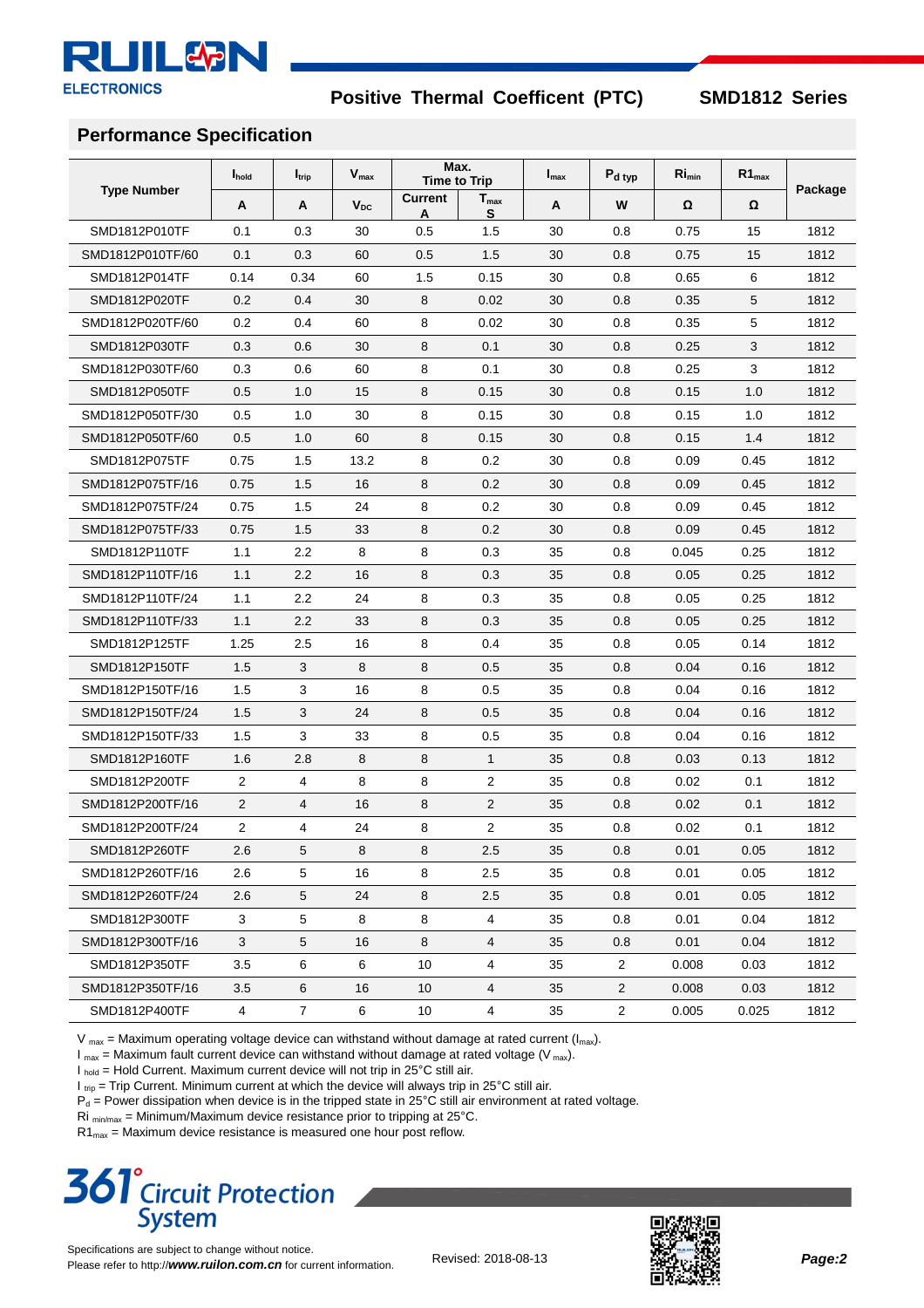

# **Thermal Derating Chart-Ih(A)**

|                    | <b>Ambient Operation Temperature</b> |          |      |       |       |       |       |       |       |
|--------------------|--------------------------------------|----------|------|-------|-------|-------|-------|-------|-------|
| <b>Part Number</b> | -40 °C                               | $-20 °C$ | 0 °C | 25 °C | 40 °C | 50 °C | 60 °C | 70 °C | 85 °C |
| SMD1812P010TF      | 0.16                                 | 0.14     | 0.12 | 0.10  | 0.08  | 0.07  | 0.06  | 0.05  | 0.03  |
| SMD1812P010TF/60   | 0.16                                 | 0.14     | 0.12 | 0.10  | 0.08  | 0.07  | 0.06  | 0.05  | 0.03  |
| SMD1812P014TF      | 0.23                                 | 0.19     | 0.17 | 0.14  | 0.12  | 0.10  | 0.09  | 0.08  | 0.06  |
| SMD1812P020TF      | 0.29                                 | 0.26     | 0.23 | 0.20  | 0.17  | 0.15  | 0.14  | 0.12  | 0.10  |
| SMD1812P020TF/60   | 0.29                                 | 0.26     | 0.23 | 0.20  | 0.17  | 0.15  | 0.14  | 0.12  | 0.10  |
| SMD1812P030TF      | 0.44                                 | 0.39     | 0.35 | 0.30  | 0.26  | 0.23  | 0.21  | 0.18  | 0.15  |
| SMD1812P030TF/60   | 0.44                                 | 0.39     | 0.35 | 0.30  | 0.26  | 0.23  | 0.21  | 0.18  | 0.15  |
| SMD1812P050TF      | 0.59                                 | 0.57     | 0.55 | 0.50  | 0.45  | 0.43  | 0.35  | 0.30  | 0.23  |
| SMD1812P050TF/30   | 0.59                                 | 0.57     | 0.55 | 0.50  | 0.45  | 0.43  | 0.35  | 0.30  | 0.23  |
| SMD1812P050TF/60   | 0.59                                 | 0.57     | 0.55 | 0.50  | 0.45  | 0.43  | 0.35  | 0.30  | 0.23  |
| SMD1812P075TF      | 1.10                                 | 0.99     | 0.87 | 0.75  | 0.63  | 0.57  | 0.49  | 0.45  | 0.35  |
| SMD1812P075TF/16   | 1.10                                 | 0.99     | 0.87 | 0.75  | 0.63  | 0.57  | 0.49  | 0.45  | 0.35  |
| SMD1812P075TF/24   | 1.10                                 | 0.99     | 0.87 | 0.75  | 0.63  | 0.57  | 0.49  | 0.45  | 0.35  |
| SMD1812P075TF/33   | 1.10                                 | 0.99     | 0.87 | 0.75  | 0.63  | 0.57  | 0.49  | 0.45  | 0.35  |
| SMD1812P110TF      | 1.60                                 | 1.45     | 1.28 | 1.10  | 0.92  | 0.83  | 0.71  | 0.66  | 0.52  |
| SMD1812P110TF/16   | 1.60                                 | 1.45     | 1.28 | 1.10  | 0.92  | 0.83  | 0.71  | 0.66  | 0.52  |
| SMD1812P110TF/24   | 1.60                                 | 1.45     | 1.28 | 1.10  | 0.92  | 0.83  | 0.71  | 0.66  | 0.52  |
| SMD1812P110TF/33   | 1.60                                 | 1.45     | 1.28 | 1.10  | 0.92  | 0.83  | 0.71  | 0.66  | 0.52  |
| SMD1812P125TF      | 2.00                                 | 1.75     | 1.52 | 1.25  | 1.00  | 0.95  | 0.90  | 0.75  | 0.53  |
| SMD1812P150TF      | 2.10                                 | 1.96     | 1.77 | 1.50  | 1.23  | 1.09  | 0.95  | 0.82  | 0.61  |
| SMD1812P150TF/16   | 2.10                                 | 1.96     | 1.77 | 1.50  | 1.23  | 1.09  | 0.95  | 0.82  | 0.61  |
| SMD1812P150TF/24   | 2.10                                 | 1.96     | 1.77 | 1.50  | 1.23  | 1.09  | 0.95  | 0.82  | 0.61  |
| SMD1812P150TF/33   | 2.10                                 | 1.96     | 1.77 | 1.50  | 1.23  | 1.09  | 0.95  | 0.82  | 0.61  |
| SMD1812P160TF      | 2.30                                 | 2.05     | 1.88 | 1.60  | 1.26  | 1.12  | 0.98  | 0.84  | 0.63  |
| SMD1812P200TF      | 2.88                                 | 2.61     | 2.25 | 2.00  | 1.80  | 1.66  | 1.45  | 1.09  | 0.80  |
| SMD1812P200TF/16   | 2.88                                 | 2.61     | 2.25 | 2.00  | 1.80  | 1.66  | 1.45  | 1.09  | 0.80  |
| SMD1812P200TF/24   | 2.88                                 | 2.61     | 2.25 | 2.00  | 1.80  | 1.66  | 1.45  | 1.09  | 0.80  |
| SMD1812P260TF      | 3.90                                 | 3.42     | 2.96 | 2.60  | 2.33  | 2.07  | 1.94  | 1.35  | 1.00  |
| SMD1812P260TF/16   | 3.90                                 | 3.42     | 2.96 | 2.60  | 2.33  | 2.07  | 1.94  | 1.35  | 1.00  |
| SMD1812P260TF/24   | 3.90                                 | 3.42     | 2.96 | 2.60  | 2.33  | 2.07  | 1.94  | 1.35  | 1.00  |
| SMD1812P300TF      | 4.15                                 | 3.76     | 3.46 | 3.00  | 2.55  | 2.28  | 2.01  | 1.61  | 1.33  |
| SMD1812P300TF/16   | 4.15                                 | 3.76     | 3.46 | 3.00  | 2.55  | 2.28  | 2.01  | 1.61  | 1.33  |
| SMD1812P350TF      | 4.84                                 | 4.39     | 4.04 | 3.50  | 2.98  | 2.66  | 2.35  | 1.88  | 1.55  |
| SMD1812P350TF/16   | 4.84                                 | 4.39     | 4.04 | 3.50  | 2.98  | 2.66  | 2.35  | 1.88  | 1.55  |
| SMD1812P400TF      | 5.80                                 | 5.20     | 4.60 | 4.00  | 3.35  | 3.12  | 2.75  | 2.45  | 2.10  |

# **361<sup>°</sup>** Circuit Protection<br>System



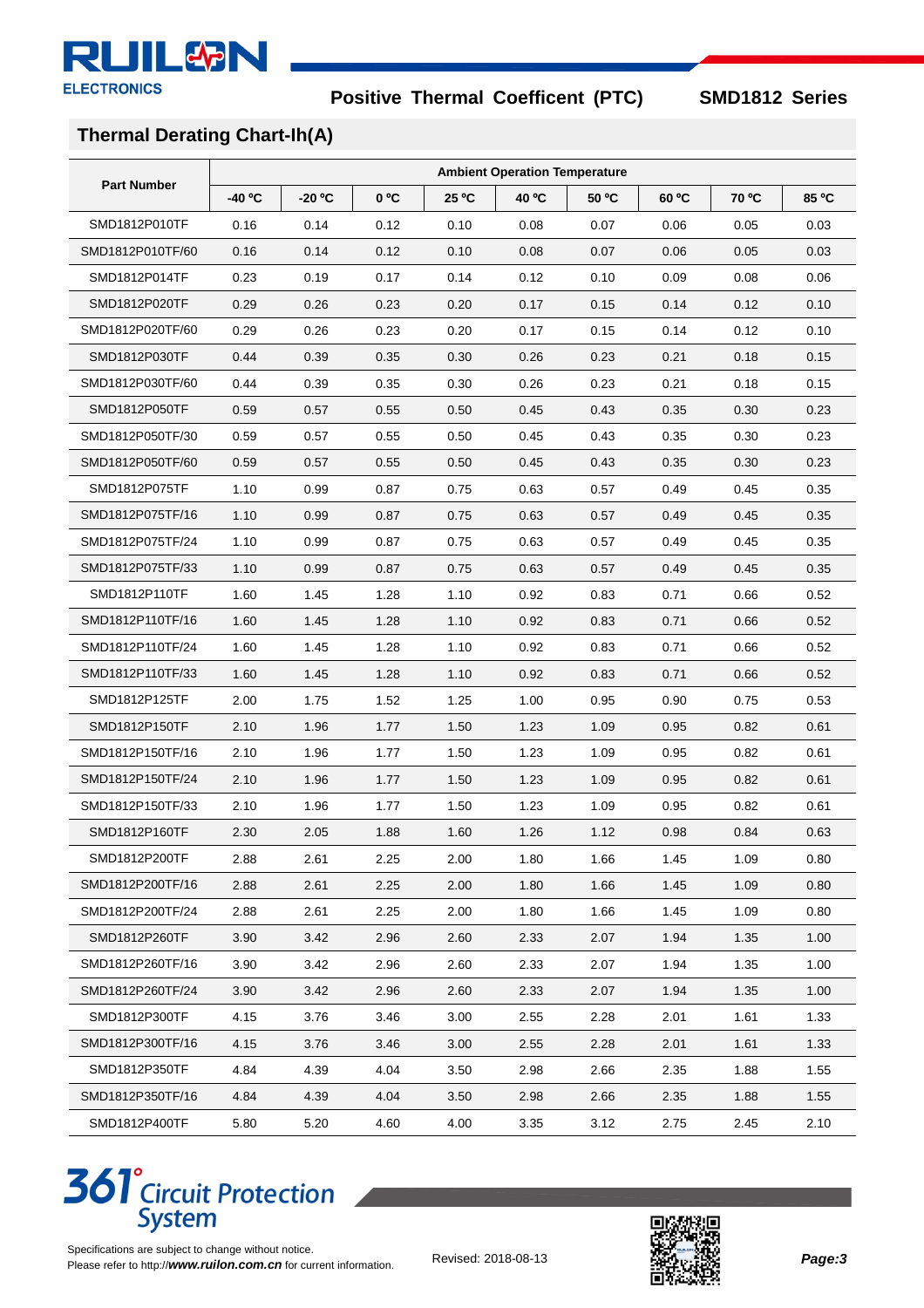

**Time In Seconds**

100

10

1

0.1

0.01

0.10A 0.14A 0.20A 0.30A 0.50A 0.75A 1.10A 1.25A 1.50A 1.60A 2.00A 2.60A 3.00A  $-3.50A$ 4.00A

# **Thermal Derating Curve Average Time-Current Curve**



# **Soldering Parameters**



### **Reflow Condition Pb** - Free assembly **Pre Heat -Temperature Min (Ts(min))** 150°C **-Temperature Max (Ts(max))** 200°C **- Time (min to max) (ts)** 60 -180 Seconds **Average ramp up rate ( Liquids Temp <sup>T</sup>L) to peak** 3°C/second max **TS(max) to TL - Ramp-up Rate** 3°C/second max **Reflo w - Temperature (TL) (Liquids)** 217°C **- Time (min to max) (ts)** 60 -150 Seconds **Peak Temperature (T<sub>P</sub>)**  $\left| \right. 260 + 0.6^{\circ} \text{C}$ **Time within 5°C of actual peak Temperature** (t<sub>p</sub>) **Temperature** (t<sub>p</sub>) **Properature** (t<sub>p</sub>) **Properature** (t<sub>p</sub>) **Ramp-down Rate Ramp-down Rate Ramp-down Rate Ramp-down Rate Ramp-down Rate Ramp-down Rate Ramp-down Rate Ramp-down Rate Ramp-down Rate Ramp-down Rate Ramp-down Rate Ramp-down Rate Ramp-down Rate Time 25°C to peak Temperature (TP)** 8 minutes Max **Do not exceed** 260°C

**Current in Amperes** 

0.1 1 10

**Average Time Current Curves** 



# **361<sup>°</sup>**Circuit Protection **System**

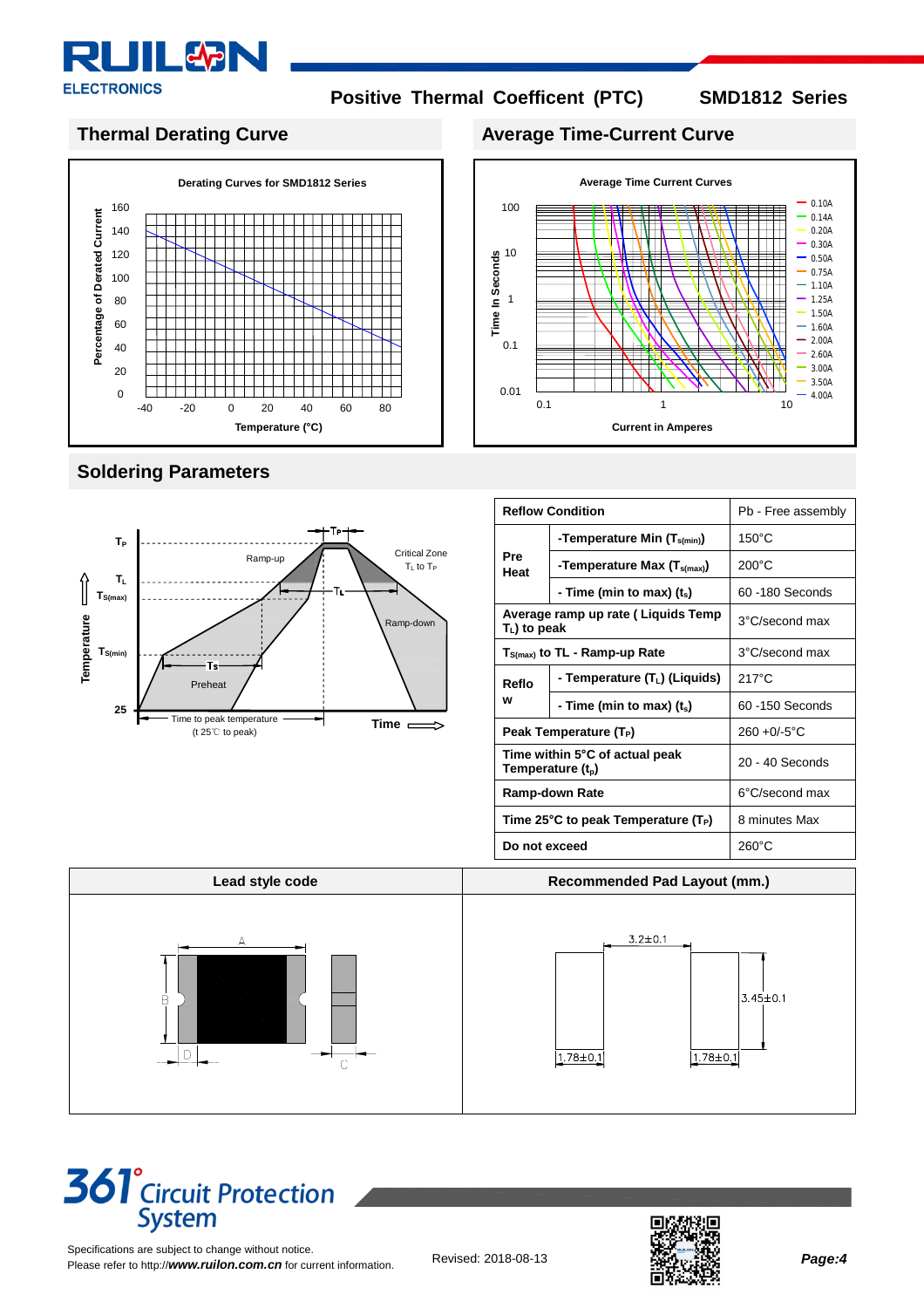#### **RLIIL&N** k **ELECTRONICS**

**Positive Thermal Coefficent (PTC) SMD1812 Series** 

# **Dimensions**

|                    | <b>Package Dimensions (mm)</b> |      |      |      | <b>Package Dimensions (in)</b> |      |     |        |       |       |       |       |       |       |
|--------------------|--------------------------------|------|------|------|--------------------------------|------|-----|--------|-------|-------|-------|-------|-------|-------|
| <b>Type Number</b> |                                | A    |      | В    |                                | C    | D   | B<br>A |       |       |       | С     | D     |       |
|                    | min                            | max  | min  | max  | min                            | max  | min | min    | max   | min   | max   | min   | max   | min   |
| SMD1812P010TF      | 4.37                           | 4.73 | 3.07 | 3.41 | 0.50                           | 1.10 | 0.3 | 0.172  | 0.186 | 0.121 | 0.134 | 0.02  | 0.043 | 0.012 |
| SMD1812P010TF/60   | 4.37                           | 4.73 | 3.07 | 3.41 | 0.50                           | 1.10 | 0.3 | 0.172  | 0.186 | 0.121 | 0.134 | 0.02  | 0.043 | 0.012 |
| SMD1812P014TF      | 4.37                           | 4.73 | 3.07 | 3.41 | 0.50                           | 1.10 | 0.3 | 0.172  | 0.186 | 0.121 | 0.134 | 0.02  | 0.043 | 0.012 |
| SMD1812P020TF      | 4.37                           | 4.73 | 3.07 | 3.41 | 0.50                           | 1.10 | 0.3 | 0.172  | 0.186 | 0.121 | 0.134 | 0.02  | 0.043 | 0.012 |
| SMD1812P020TF/60   | 4.37                           | 4.73 | 3.07 | 3.41 | 0.50                           | 1.10 | 0.3 | 0.172  | 0.186 | 0.121 | 0.134 | 0.02  | 0.043 | 0.012 |
| SMD1812P030TF      | 4.37                           | 4.73 | 3.07 | 3.41 | 0.50                           | 1.10 | 0.3 | 0.172  | 0.186 | 0.121 | 0.134 | 0.02  | 0.043 | 0.012 |
| SMD1812P030TF/60   | 4.37                           | 4.73 | 3.07 | 3.41 | 0.50                           | 1.10 | 0.3 | 0.172  | 0.186 | 0.121 | 0.134 | 0.02  | 0.043 | 0.012 |
| SMD1812P050TF      | 4.37                           | 4.73 | 3.07 | 3.41 | 0.40                           | 1.00 | 0.3 | 0.172  | 0.186 | 0.121 | 0.134 | 0.016 | 0.039 | 0.012 |
| SMD1812P050TF/30   | 4.37                           | 4.73 | 3.07 | 3.41 | 0.40                           | 1.00 | 0.3 | 0.172  | 0.186 | 0.121 | 0.134 | 0.016 | 0.039 | 0.012 |
| SMD1812P050TF/60   | 4.37                           | 4.73 | 3.07 | 3.41 | 0.50                           | 1.10 | 0.3 | 0.172  | 0.186 | 0.121 | 0.134 | 0.02  | 0.043 | 0.012 |
| SMD1812P075TF      | 4.37                           | 4.73 | 3.07 | 3.41 | 0.50                           | 1.10 | 0.3 | 0.172  | 0.186 | 0.121 | 0.134 | 0.02  | 0.043 | 0.012 |
| SMD1812P075TF/16   | 4.37                           | 4.73 | 3.07 | 3.41 | 0.50                           | 1.10 | 0.3 | 0.172  | 0.186 | 0.121 | 0.134 | 0.02  | 0.043 | 0.012 |
| SMD1812P075TF/24   | 4.37                           | 4.73 | 3.07 | 3.41 | 0.60                           | 1.30 | 0.3 | 0.172  | 0.186 | 0.121 | 0.134 | 0.024 | 0.051 | 0.012 |
| SMD1812P075TF/33   | 4.37                           | 4.73 | 3.07 | 3.41 | 0.60                           | 1.30 | 0.3 | 0.172  | 0.186 | 0.121 | 0.134 | 0.024 | 0.051 | 0.012 |
| SMD1812P110TF      | 4.37                           | 4.73 | 3.07 | 3.41 | 0.40                           | 1.00 | 0.3 | 0.172  | 0.186 | 0.121 | 0.134 | 0.016 | 0.039 | 0.012 |
| SMD1812P110TF/16   | 4.37                           | 4.73 | 3.07 | 3.41 | 0.40                           | 1.00 | 0.3 | 0.172  | 0.186 | 0.121 | 0.134 | 0.016 | 0.039 | 0.012 |
| SMD1812P110TF/24   | 4.37                           | 4.73 | 3.07 | 3.41 | 0.60                           | 1.30 | 0.3 | 0.172  | 0.186 | 0.121 | 0.134 | 0.024 | 0.051 | 0.012 |
| SMD1812P110TF/33   | 4.37                           | 4.73 | 3.07 | 3.41 | 0.60                           | 1.30 | 0.3 | 0.172  | 0.186 | 0.121 | 0.134 | 0.024 | 0.051 | 0.012 |
| SMD1812P125TF      | 4.37                           | 4.73 | 3.07 | 3.41 | 0.40                           | 1.00 | 0.3 | 0.172  | 0.186 | 0.121 | 0.134 | 0.016 | 0.039 | 0.012 |
| SMD1812P150TF      | 4.37                           | 4.73 | 3.07 | 3.41 | 0.50                           | 1.10 | 0.3 | 0.172  | 0.186 | 0.121 | 0.134 | 0.02  | 0.043 | 0.012 |
| SMD1812P150TF/16   | 4.37                           | 4.73 | 3.07 | 3.41 | 0.50                           | 1.10 | 0.3 | 0.172  | 0.186 | 0.121 | 0.134 | 0.02  | 0.043 | 0.012 |
| SMD1812P150TF/24   | 4.37                           | 4.73 | 3.07 | 3.41 | 0.50                           | 1.10 | 0.3 | 0.172  | 0.186 | 0.121 | 0.134 | 0.02  | 0.043 | 0.012 |
| SMD1812P150TF/33   | 4.37                           | 4.73 | 3.07 | 3.41 | 0.80                           | 1.50 | 0.3 | 0.172  | 0.186 | 0.121 | 0.134 | 0.031 | 0.059 | 0.012 |
| SMD1812P160TF      | 4.37                           | 4.73 | 3.07 | 3.41 | 0.50                           | 1.10 | 0.3 | 0.172  | 0.186 | 0.121 | 0.134 | 0.02  | 0.043 | 0.012 |
| SMD1812P200TF      | 4.37                           | 4.73 | 3.07 | 3.41 | 0.50                           | 1.10 | 0.3 | 0.172  | 0.186 | 0.121 | 0.134 | 0.02  | 0.043 | 0.012 |
| SMD1812P200TF/16   | 4.37                           | 4.73 | 3.07 | 3.41 | 0.50                           | 1.10 | 0.3 | 0.172  | 0.186 | 0.121 | 0.134 | 0.02  | 0.043 | 0.012 |
| SMD1812P200TF/24   | 4.37                           | 4.73 | 3.07 | 3.41 | 0.80                           | 1.50 | 0.3 | 0.172  | 0.186 | 0.121 | 0.134 | 0.031 | 0.059 | 0.012 |
| SMD1812P260TF      | 4.37                           | 4.73 | 3.07 | 3.41 | 0.80                           | 1.50 | 0.3 | 0.172  | 0.186 | 0.121 | 0.134 | 0.031 | 0.059 | 0.012 |
| SMD1812P260TF/16   | 4.37                           | 4.73 | 3.07 | 3.41 | 0.80                           | 1.50 | 0.3 | 0.172  | 0.186 | 0.121 | 0.134 | 0.031 | 0.059 | 0.012 |
| SMD1812P260TF/24   | 4.37                           | 4.73 | 3.07 | 3.41 | 0.80                           | 1.50 | 0.3 | 0.172  | 0.186 | 0.121 | 0.134 | 0.031 | 0.059 | 0.012 |
| SMD1812P300TF      | 4.37                           | 4.73 | 3.07 | 3.41 | 0.80                           | 1.50 | 0.3 | 0.172  | 0.186 | 0.121 | 0.134 | 0.031 | 0.059 | 0.012 |
| SMD1812P300TF/16   | 4.37                           | 4.73 | 3.07 | 3.41 | 0.80                           | 1.50 | 0.3 | 0.172  | 0.186 | 0.121 | 0.134 | 0.031 | 0.059 | 0.012 |
| SMD1812P350TF      | 4.37                           | 4.73 | 3.07 | 3.41 | 0.80                           | 1.50 | 0.3 | 0.172  | 0.186 | 0.121 | 0.134 | 0.031 | 0.059 | 0.012 |
| SMD1812P350TF/16   | 4.37                           | 4.73 | 3.07 | 3.41 | 0.80                           | 1.50 | 0.3 | 0.172  | 0.186 | 0.121 | 0.134 | 0.031 | 0.059 | 0.012 |
| SMD1812P400TF      | 4.37                           | 4.73 | 3.07 | 3.41 | 0.80                           | 1.50 | 0.3 | 0.172  | 0.186 | 0.121 | 0.134 | 0.031 | 0.059 | 0.012 |

# **361**<sup>°</sup> Circuit Protection<br>System